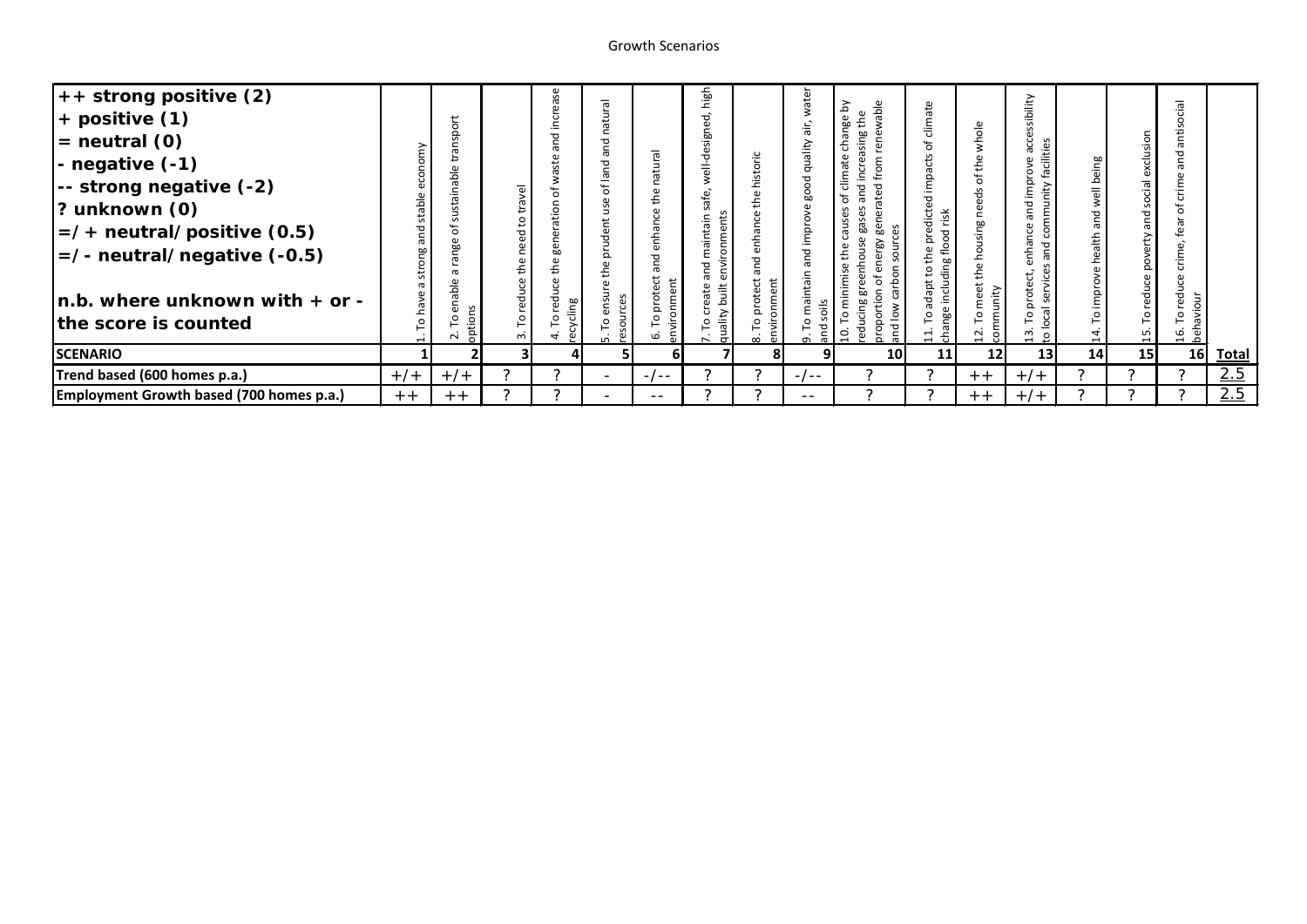## Initial Broad Options

| ++ strong positive<br>(2)<br>+ positive (1)<br>$=$ neutral $(0)$<br>- negative (-1)<br>-- strong negative (-<br> 2)<br>? unknown (0)<br>$=$ /+<br>neutral/positive<br>(0.5) | stable | transport<br>sustainable<br>Ⴆ<br>nge<br>ल्<br>$\sigma$<br>enable a<br>2. To en<br>options | travel<br>$\overline{S}$<br>need<br>the<br>reduce<br>P<br>$\vec{r}$ | and increase<br>waste<br>৳<br>the generation<br>reduce<br>ecycling<br>ρq<br>$\vec{+}$ | latural<br>$\epsilon$<br>ъ<br>ā<br>ъ<br>흐<br>$\mathcal{L}$<br>$\omega$<br>∍<br>gbu<br>$\frac{1}{2}$<br>$\mathbf{a}$<br>£<br>ensu<br>ces<br>$rac{1}{\sqrt{1-\frac{1}{2}}}$ | environment<br>natural<br>the<br>enhance<br>and<br>protect<br>ρ<br>Ġ. | high<br>ಕ<br>$\omega$<br>well-design<br>safe,<br>environments<br>aintain<br>ε<br>and<br>built<br>ate<br>7. To cre<br>quality l | nment<br>historic<br>the<br>enhance<br>and<br>protect | water<br>$\frac{1}{10}$<br>ality<br>$\mathbf{\overline{D}}$<br>soils<br>and<br>$\vec{a}$ | renewable<br>change by<br>and increasing the<br>generated from<br>ate<br>clim<br>৳<br>gases<br>ဣ<br>caus<br>sources<br>eenhouse<br>energy<br>$\mathbf \omega$<br>£<br>mise<br>carbon<br>5<br>눕<br>proportion<br>educing<br>and low<br>P<br>$\overline{a}$ | climate<br>৳<br>impacts<br>edicted<br>risk<br>flood<br>눕<br>$\mathbf{a}$<br>£<br>including<br>$\overline{c}$<br>apt<br>ರ<br>ית. To<br>Change | whole<br>the<br>đ<br>needs<br>the housing<br>meet<br>community<br>P<br>12. | cessibility to<br>ത<br>mprove a<br>facilities<br>impri<br>unity<br>$\mathbf{\overline{D}}$<br>comm<br>anha<br>짇<br>ਨ<br>$\circ$<br>ocal<br>ന് | ell being<br>and<br>ealth<br>$\frac{4}{1}$ | and social exclusion<br>poverty<br>reduce<br>$\mathsf{P}$<br>15. | antisocial<br>and<br>$\omega$<br>crim<br>đ<br>fear<br>crime,<br>16. To reduce of<br>behaviour |          |
|-----------------------------------------------------------------------------------------------------------------------------------------------------------------------------|--------|-------------------------------------------------------------------------------------------|---------------------------------------------------------------------|---------------------------------------------------------------------------------------|---------------------------------------------------------------------------------------------------------------------------------------------------------------------------|-----------------------------------------------------------------------|--------------------------------------------------------------------------------------------------------------------------------|-------------------------------------------------------|------------------------------------------------------------------------------------------|-----------------------------------------------------------------------------------------------------------------------------------------------------------------------------------------------------------------------------------------------------------|----------------------------------------------------------------------------------------------------------------------------------------------|----------------------------------------------------------------------------|-----------------------------------------------------------------------------------------------------------------------------------------------|--------------------------------------------|------------------------------------------------------------------|-----------------------------------------------------------------------------------------------|----------|
| <b>Site Name</b>                                                                                                                                                            |        | 2 <sub>1</sub>                                                                            |                                                                     |                                                                                       |                                                                                                                                                                           | 6 <sup>1</sup>                                                        |                                                                                                                                | 8                                                     | 9                                                                                        | 10                                                                                                                                                                                                                                                        | 11                                                                                                                                           | 12                                                                         | 13                                                                                                                                            | 14                                         | 15                                                               | 16                                                                                            | Total    |
| <b>Broad Option 1 - Focus</b><br>development outside the<br>green belt                                                                                                      | $+ +$  | $+ +$                                                                                     | $+ +$                                                               | $\mathcal{P}$                                                                         |                                                                                                                                                                           | $- -$                                                                 | $\mathcal{P}$                                                                                                                  | $- -$                                                 |                                                                                          | ?                                                                                                                                                                                                                                                         | ?                                                                                                                                            | $+/- +$                                                                    | $+$                                                                                                                                           | $=$                                        | $=$                                                              | $=$                                                                                           | 2.5      |
| <b>Broad Option 2 - Distributed</b><br>around urban fringe                                                                                                                  | $+ +$  | $+$                                                                                       | $+ +$                                                               | ?                                                                                     |                                                                                                                                                                           |                                                                       | $\mathcal{P}$                                                                                                                  | $=$                                                   |                                                                                          | ?                                                                                                                                                                                                                                                         | ?                                                                                                                                            | $+ +$                                                                      | $+$                                                                                                                                           | $+$                                        | $=$                                                              | $=$                                                                                           | <u>6</u> |
| <b>Broad Option 3 - Development</b><br>dispersed, including villages<br>(no large sites)                                                                                    | $=$ /+ | $- -$                                                                                     | $- -$                                                               | $\mathcal{P}$                                                                         | $- -$                                                                                                                                                                     | $\overline{\phantom{0}}$                                              | $\mathcal{P}$                                                                                                                  | $=$                                                   |                                                                                          | $?/-$                                                                                                                                                                                                                                                     | ?                                                                                                                                            | $+$                                                                        |                                                                                                                                               |                                            |                                                                  | $=$                                                                                           | $-9.5$   |
| <b>Broad Option 4 - New</b><br><b>Settlement Oustide the Green</b><br><b>Belt</b>                                                                                           | $+ +$  | $+$                                                                                       | $+$                                                                 | $\mathcal{P}$                                                                         |                                                                                                                                                                           | $?/-$                                                                 | $\mathcal{P}$                                                                                                                  | $\mathcal{P}$                                         |                                                                                          | ?                                                                                                                                                                                                                                                         | ?                                                                                                                                            | $+/- +$                                                                    | $+$                                                                                                                                           | $+$                                        | $=$                                                              | $=$                                                                                           | 5.5      |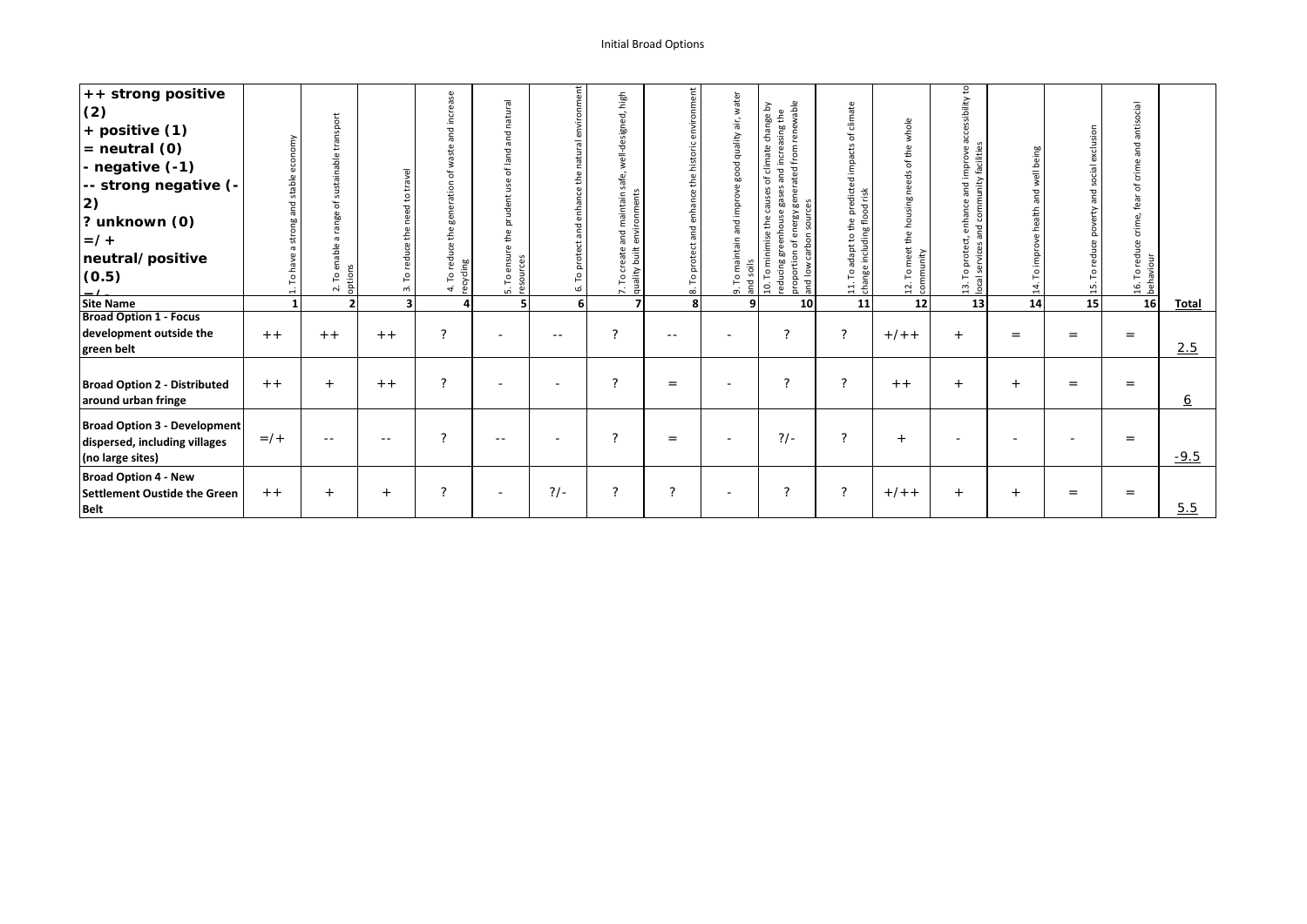| ++ strong positive (2)                          |                |                                  |                                 | and increase        |                          |                          | well-designed, high                                            |                                     | air, water                           |                                                                                                                                                  |                                                  |                                                         |                                                   |                                      |                                            |                                                   |                          |
|-------------------------------------------------|----------------|----------------------------------|---------------------------------|---------------------|--------------------------|--------------------------|----------------------------------------------------------------|-------------------------------------|--------------------------------------|--------------------------------------------------------------------------------------------------------------------------------------------------|--------------------------------------------------|---------------------------------------------------------|---------------------------------------------------|--------------------------------------|--------------------------------------------|---------------------------------------------------|--------------------------|
| + positive (1)                                  |                |                                  |                                 |                     | and natural              |                          |                                                                |                                     |                                      | proportion of energy generated from renewable<br>10. To minimise the causes of climate change by<br>reducing greenhouse gases and increasing the | 11. To adapt to the predicted impacts of climate |                                                         | 13. To protect, enhance and improve accessibility |                                      |                                            | 16. To reduce crime, fear of crime and antisocial |                          |
| $=$ neutral $(0)$                               |                | a range of sustainable transport |                                 |                     |                          |                          |                                                                |                                     |                                      |                                                                                                                                                  |                                                  |                                                         |                                                   |                                      |                                            |                                                   |                          |
| - negative (-1)                                 | economy        |                                  |                                 | generation of waste |                          | and enhance the natural  |                                                                |                                     |                                      |                                                                                                                                                  |                                                  |                                                         |                                                   |                                      |                                            |                                                   |                          |
| -- strong negative (-2)                         |                |                                  |                                 |                     | of land a                |                          |                                                                |                                     |                                      |                                                                                                                                                  |                                                  |                                                         |                                                   |                                      |                                            |                                                   |                          |
| ? unknown (0)                                   | stable         |                                  |                                 |                     | the prudent use          |                          | safe,                                                          |                                     |                                      |                                                                                                                                                  |                                                  |                                                         |                                                   |                                      |                                            |                                                   |                          |
| $=$ /+ neutral/positive (0.5)                   | and            |                                  |                                 |                     |                          |                          |                                                                |                                     |                                      |                                                                                                                                                  |                                                  |                                                         |                                                   |                                      |                                            |                                                   |                          |
| $=$ /- neutral/negative (-0.5)                  |                |                                  |                                 |                     |                          |                          |                                                                |                                     |                                      | sources                                                                                                                                          |                                                  |                                                         |                                                   |                                      |                                            |                                                   |                          |
|                                                 | strong         |                                  | 3. To reduce the need to travel | 4. To reduce the    |                          |                          | and maintain                                                   | To protect and enhance the historic | To maintain and improve good quality |                                                                                                                                                  |                                                  |                                                         |                                                   |                                      |                                            |                                                   |                          |
|                                                 | G              | 2. To enable                     |                                 |                     |                          | 6. To protect            | create                                                         |                                     |                                      | carbon                                                                                                                                           |                                                  |                                                         |                                                   |                                      |                                            |                                                   |                          |
| $n.b.$ where unknown with $+$ or                | To have        |                                  |                                 | ecycling            |                          |                          |                                                                |                                     |                                      | $\frac{8}{10}$                                                                                                                                   |                                                  |                                                         |                                                   |                                      |                                            |                                                   |                          |
| - the score is counted                          |                | options                          |                                 |                     | 5. To ensure<br>esources | environment              | quality built environments<br>$\mathsf{L}^{\mathsf{o}}$<br>Ϋ́. | environment<br>$\frac{1}{\infty}$   | and soils<br>o,                      | and                                                                                                                                              | change including flood risk                      | 12. To meet the housing needs of the whole<br>community | to local services and community facilities        | 14. To improve health and well being | 15. To reduce poverty and social exclusion | behaviour                                         |                          |
|                                                 |                |                                  |                                 |                     |                          |                          |                                                                |                                     |                                      |                                                                                                                                                  |                                                  |                                                         |                                                   |                                      |                                            |                                                   |                          |
| <b>Site Name</b>                                | 1              | 2 <sup>1</sup>                   | 3                               | 4                   | 5                        | $6 \mid$                 | $\overline{7}$                                                 | 8                                   | 9                                    | 10 <sup>1</sup>                                                                                                                                  | 11                                               | 12                                                      | 13                                                | 14                                   | 15                                         | 16 <sup>1</sup>                                   | <b>Total</b>             |
| <b>North of Milverton (West)</b>                | $+ +$          | $\overline{\phantom{a}}$         | $=$                             | $=$                 | $\blacksquare$           | $\sim$                   | ?                                                              | $=$                                 | $\blacksquare$                       | $\tilde{?}$                                                                                                                                      | $\overline{?}$                                   | $+ +$                                                   | $+$                                               | $=$                                  | $=$                                        | $=$                                               | $\mathbf{\underline{1}}$ |
| <b>North of Milverton (East)</b>                | $+ +$          | $=$                              | $=$                             | $=$                 | $\equiv$                 | $\blacksquare$           | 2                                                              | $=$                                 | $\overline{a}$                       | $\overline{?}$                                                                                                                                   | $\overline{?}$                                   | $+ +$                                                   | $+$                                               | $=$                                  | $=$                                        | $=$                                               | $\overline{2}$           |
| North of Milverton (whole site)                 | $+ +$          | $=$                              | $+$                             | $=$                 | $\overline{\phantom{0}}$ | $\overline{a}$           | $\mathcal{P}$                                                  | $=$                                 | $\overline{a}$                       | $\overline{\phantom{a}}$                                                                                                                         | $\overline{?}$                                   | $+ +$                                                   | $+ +$                                             | $+$                                  | $=$                                        | $=$                                               | $\overline{5}$           |
| <b>Land at Woodside Farm</b>                    | $+ +$          | $=$                              | $=$                             | $=$                 | $\blacksquare$           | $\equiv$                 | $\mathcal{P}$                                                  | $=$                                 | $\overline{a}$                       | $\overline{?}$                                                                                                                                   | $\overline{?}$                                   | $+$                                                     | $=$                                               | $=$                                  | $=$                                        | $=$                                               | $\overline{0}$           |
| <b>Whitnash East (Total Site)</b>               | $+ +$          | $+$                              | $+$                             | $=$                 | $\blacksquare$           | $\equiv$                 | $?/-$                                                          | $=$                                 | $\blacksquare$                       | $\overline{?}$                                                                                                                                   | $\overline{?}$                                   | $\, +$ $+$                                              | $+$                                               | $+$                                  | $\overline{\phantom{a}}$                   | $=$                                               | $\overline{4}$           |
| <b>Whitnash East (Part)</b>                     | $+$            | $+$                              | $+$                             | $=$                 | $\blacksquare$           | $\bar{\phantom{a}}$      | ?                                                              | $=$                                 | $\overline{a}$                       | $\overline{?}$                                                                                                                                   | $\overline{?}$                                   | $+$                                                     | $=$                                               | $=$                                  | $=$                                        | $=$                                               | $\mathbf{1}$             |
| <b>South of Harbury Lane</b>                    | $+ +$          | $+ +$                            | $+ +$                           | $=$                 | $\blacksquare$           | $\bar{\phantom{a}}$      | 2                                                              | $=$                                 | $\sim$                               | $\overline{?}$                                                                                                                                   | $\overline{?}$                                   | $+ +$                                                   | $+ +$                                             | $+$                                  | $=$                                        | $=$                                               | $\overline{8}$           |
| West of Europa Way                              | $+ +$          | $+ +$                            | $+ +$                           | $=$                 | $\equiv$                 | $\bar{\phantom{a}}$      | $?$ /+                                                         | $=$                                 | $\sim$                               | $\overline{?}$                                                                                                                                   | $\overline{?}$                                   | $\, +$ $+$                                              | $+ +$                                             | $+ +$                                | $+$                                        | $=$                                               | $\overline{10}$          |
| <b>Warwick Gates Employment land</b>            | $+ +$          | $+$                              | $+$                             | $=$                 | $\overline{a}$           | $=$                      | 2                                                              | $=$                                 | $\overline{a}$                       | $\overline{?}$                                                                                                                                   | $\overline{\phantom{0}}$                         | $+$                                                     | $=$                                               | $=$                                  | $=$                                        | $=$                                               | $\overline{3}$           |
| Thickthorn                                      | $+ +$          | $+$                              | $+$                             | $=$                 | $\overline{a}$           | $\bar{\phantom{a}}$      | $\mathcal{P}$                                                  | $=$                                 | $- -$                                | $\overline{?}$                                                                                                                                   | $\frac{2}{1}$                                    | $+ +$                                                   | $+$                                               | $=$                                  | $=$                                        | $=$                                               | $\overline{\mathbf{3}}$  |
| <b>Glasshouse Lane/ Crewe Lane</b>              | $+ +$          | $=$                              | $+$                             | $=$                 | $\overline{a}$           | $\equiv$                 | $\mathcal{P}$                                                  | $=$                                 |                                      | $\overline{?}$                                                                                                                                   | $\overline{?}$                                   | $+$                                                     | $+$                                               | $=$                                  | $=$                                        | $=$                                               | $\overline{2}$           |
| Land at Blackdown                               | $+ +$          |                                  | $=$                             | $=$                 |                          | $\equiv$ $\equiv$        | $\mathcal{P}$                                                  | $=$ / -                             |                                      | $\overline{?}$                                                                                                                                   | $?/-$                                            | $+ +$                                                   | $+ +$                                             | $+$                                  | $=$                                        | $=$                                               | 1.5                      |
| <b>Red House Farm</b>                           | $+$            | $+$                              | $+$                             | $=$                 | $\overline{\phantom{0}}$ | $\overline{\phantom{a}}$ | $\mathcal{P}$                                                  | $=$                                 |                                      | $\overline{?}$                                                                                                                                   | $\overline{?}$                                   | $+$                                                     | $+$                                               | $=$                                  | $=$ /+                                     | $=$                                               | 2.5                      |
| <b>Loes Farm</b>                                | $+$            | $=$                              | $=$                             | $=$                 | $\overline{a}$           | $\sim$                   | $\mathcal{P}$                                                  | $=$ / -                             |                                      | $\overline{?}$                                                                                                                                   | $\overline{?}$                                   | $+$                                                     | $=$                                               | $=$                                  | $=$                                        | $=$                                               | $-1.5$                   |
| <b>South of Gallows Hill</b>                    | $+ +$          | $+ +$                            | $+$                             | $=$                 | $\overline{a}$           | $\sim$ $-$               | 2                                                              | $\sim$                              |                                      | $\overline{?}$                                                                                                                                   | $?/-$                                            | $+ +$                                                   | $+$                                               | $=$                                  | $=$                                        | $=$                                               | $\overline{3}$           |
| South of Gallows Hill and The Asps              | $+ +$          | $+ +$                            | $+$                             | $=$                 | $\overline{\phantom{0}}$ | $ -$                     | $\overline{\phantom{0}}$                                       | $\overline{\phantom{a}}$ .          |                                      | $\overline{?}$                                                                                                                                   | $?/-$                                            | $+ +$                                                   | $+$                                               | $+$                                  | $=$                                        | $=$                                               | ند                       |
| <b>Welsh Road, Cubbington</b>                   | $\overline{?}$ | $\overline{a}$                   |                                 | $=$                 | $=$                      | $\overline{a}$           | $\mathcal{P}$                                                  | $=$                                 | $?/-$                                | $\overline{\phantom{a}}$                                                                                                                         | $\overline{?}$                                   | $+$                                                     |                                                   |                                      | $=$                                        | $=$                                               | $-4$                     |
| <b>West of St Mary's Lands</b>                  | $\mathcal{P}$  | $=$                              | $+$                             | $=$                 | $\overline{a}$           | $\overline{a}$           | $\mathcal{P}$                                                  | $\sim$                              |                                      | $\overline{?}$                                                                                                                                   | $\overline{a}$                                   | $+$                                                     | $+$                                               | $+$                                  | $=$                                        | $=$                                               | $\overline{-1}$          |
| Land South of Gallows Hill, The Asps and Park I | $+ +$          | $+ +$                            | $=$                             | $=$                 | $\equiv$                 | $\equiv$ $\equiv$        | $\mathcal{P}$                                                  | $\sim$ $\sim$                       | $\sim$                               | $\overline{?}$                                                                                                                                   | $?/-$                                            | $+ +$                                                   | $+$                                               | $+$                                  | $=$                                        | $=$                                               | $\overline{2}$           |
| Land adjacent to Bishops Tachbrook              | $+$            | $\overline{a}$                   | $\overline{a}$                  | $=$                 | $\overline{a}$           | $?′=$                    | 2                                                              | $=$                                 |                                      | $\overline{?}$                                                                                                                                   | $\overline{?}$                                   | $=$ /+                                                  | $? / =$                                           | $=$                                  | $=$                                        | $=$                                               | $-2.5$                   |
| Land adjacent to Hampton Magna                  | $+$            | $=$                              |                                 | $=$                 |                          | $\overline{\phantom{a}}$ | $\overline{?}$                                                 | $=$                                 |                                      | $\overline{?}$                                                                                                                                   | $\overline{?}$                                   | $=$ /+                                                  | $?′=$                                             | $=$                                  | $=$                                        | $=$                                               | $-2.5$                   |
| Land adjacent to Barford                        | $=$            | $\overline{a}$                   |                                 | $=$                 |                          | $?/-$                    | $\mathcal{P}$                                                  |                                     |                                      | $\overline{?}$                                                                                                                                   | $\overline{?}$                                   | $=$ /+                                                  | $?′=$                                             | $=$                                  | $=$                                        | $=$                                               | $-5.5$                   |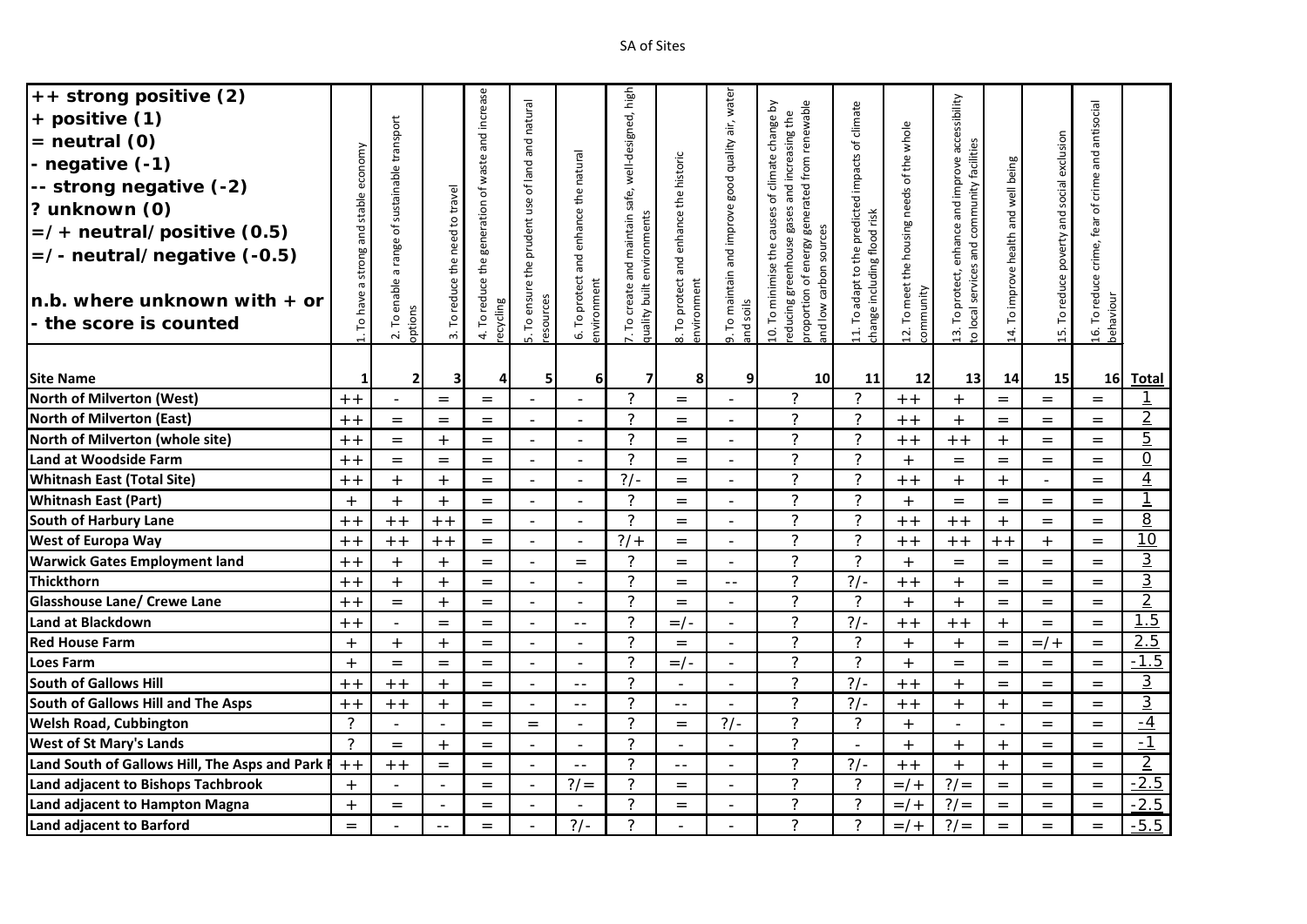| ++ strong positive (2)<br>+ positive (1)<br>$=$ neutral $(0)$<br>- negative (-1)<br>-- strong negative (-2)<br>? unknown (0)<br>$=$ /+ neutral/positive (0.5)<br>$=$ /- neutral/negative (-0.5)<br>$n.b.$ where unknown with $+$ or | economy<br>stable<br>and<br>strong<br>ā<br>have? | 2. To enable a range of sustainable transport | 3. To reduce the need to travel | and increase<br>generation of waste<br>4. To reduce the | of land and natural<br>5. To ensure the prudent use | and enhance the natural<br>6. To protect<br>environment | well-designed, high<br>safe,<br>quality built environments<br>7. To create and maintain | To protect and enhance the historic<br>environment | To maintain and improve good quality air, water | proportion of energy generated from renewable<br>10. To minimise the causes of climate change by<br>educing greenhouse gases and increasing the<br>sources<br>carbon | 11. To adapt to the predicted impacts of climate<br>change including flood risk | 12. To meet the housing needs of the whole | 13. To protect, enhance and improve accessibility<br>to local services and community facilities | 14. To improve health and well being | 15. To reduce poverty and social exclusion | 16. To reduce crime, fear of crime and antisocial |                 |
|-------------------------------------------------------------------------------------------------------------------------------------------------------------------------------------------------------------------------------------|--------------------------------------------------|-----------------------------------------------|---------------------------------|---------------------------------------------------------|-----------------------------------------------------|---------------------------------------------------------|-----------------------------------------------------------------------------------------|----------------------------------------------------|-------------------------------------------------|----------------------------------------------------------------------------------------------------------------------------------------------------------------------|---------------------------------------------------------------------------------|--------------------------------------------|-------------------------------------------------------------------------------------------------|--------------------------------------|--------------------------------------------|---------------------------------------------------|-----------------|
| - the score is counted                                                                                                                                                                                                              | ГO                                               | options                                       |                                 | recycling                                               | esources                                            |                                                         |                                                                                         |                                                    | and soils                                       | $\frac{8}{10}$<br>and                                                                                                                                                |                                                                                 | community                                  |                                                                                                 |                                      |                                            | behaviour                                         |                 |
| <b>Site Name</b>                                                                                                                                                                                                                    | 1                                                | 2 <sup>1</sup>                                | 3                               | $\overline{4}$                                          | 5                                                   | 6 <sup>1</sup>                                          | $\overline{7}$                                                                          | $\frac{1}{\infty}$<br>8                            | o.<br>$\overline{9}$                            | 10 <sup>1</sup>                                                                                                                                                      | 11                                                                              | 12                                         | 13                                                                                              | 14                                   | 15                                         | 16 <sup>1</sup>                                   | <b>Total</b>    |
| <b>Land adjacent to Radford Semele</b>                                                                                                                                                                                              | $+$                                              | $\overline{\phantom{a}}$                      | $\overline{\phantom{a}}$        | $=$                                                     | $\blacksquare$                                      | $\sim$                                                  | $\mathcal{P}$                                                                           | $=$                                                | $\blacksquare$                                  | $\overline{?}$                                                                                                                                                       | $\blacksquare$                                                                  | $+$                                        | $=$                                                                                             | $=$                                  | $=$                                        | $=$                                               | $-4$            |
| Land at Westwood Heath Road / Cromwell Lan                                                                                                                                                                                          | $+ +$                                            | $+$                                           | $+$                             | $=$                                                     | $\blacksquare$                                      | $\sim$ $-$                                              | 2                                                                                       | $=$                                                | $\overline{a}$                                  | $\overline{?}$                                                                                                                                                       | $\overline{?}$                                                                  | $+$                                        | $+$                                                                                             | $=$                                  | $=$                                        | $=$                                               | 2               |
| <b>Land at Oaks Farm</b>                                                                                                                                                                                                            | $+ +$                                            | $\blacksquare$                                | $=$                             | $=$                                                     | $\blacksquare$                                      | $\sim$ $-$                                              | 2                                                                                       | $ -$                                               | $\overline{a}$                                  | ?                                                                                                                                                                    | $?/-$                                                                           | $+ +$                                      | $+$                                                                                             | $+$                                  | $=$                                        | $=$                                               | $-1$            |
| <b>Kenilworth Golf Club</b>                                                                                                                                                                                                         | $+ +$                                            | $\equiv$                                      | $=$                             | $=$                                                     | $\blacksquare$                                      | $\equiv$                                                | 2                                                                                       | $=$                                                | $\overline{a}$                                  | $\overline{?}$                                                                                                                                                       | $\overline{?}$                                                                  | $+ +$                                      | $+$                                                                                             | $=$                                  | $\overline{\phantom{a}}$                   | $=$                                               | $\overline{0}$  |
| Land at Montague Road / Ridgeway School                                                                                                                                                                                             | $=$                                              | $+$                                           | $+$                             | $=$                                                     | $=$                                                 | $?/-$                                                   | $\overline{?}$                                                                          | $=$                                                | $=$                                             | $\overline{?}$                                                                                                                                                       | $\overline{?}$                                                                  | $+$                                        | $+$                                                                                             | $=$                                  | $=$                                        | $=$                                               | $\overline{4}$  |
| Land at Station Approach                                                                                                                                                                                                            | $+$                                              | $+ +$                                         | $+ +$                           | $=$                                                     | $+ +$                                               | $=$                                                     | $+$                                                                                     | $+$                                                | $=$                                             | $+$                                                                                                                                                                  | $\overline{?}$                                                                  | $+$                                        | $+ +$                                                                                           | $=$                                  | $=$                                        | $+$                                               | $\overline{14}$ |
| <b>Warwickshire College</b>                                                                                                                                                                                                         | $+$                                              | $+$                                           | $+$                             | $=$                                                     | $+$                                                 | $?/-$                                                   | 2                                                                                       | $=$                                                | $=$                                             | $\overline{?}$                                                                                                                                                       | $\overline{?}$                                                                  | $+$                                        | $+$                                                                                             | $=$                                  | $=$                                        | $=$                                               | $\underline{6}$ |
| <b>Leamington Spa Cricket Club</b>                                                                                                                                                                                                  | $+$                                              | $+$                                           | $+$                             | $=$                                                     | $\blacksquare$                                      | $=$                                                     | $\overline{?}$                                                                          | $=$                                                | $=$                                             | $\overline{?}$                                                                                                                                                       | $\overline{?}$                                                                  | $+$                                        | $+$                                                                                             | $\overline{a}$                       | $=$                                        | $=$                                               | $\overline{3}$  |
| <b>Riverside House</b>                                                                                                                                                                                                              | $=$                                              | $+ +$                                         | $+ +$                           | $=$                                                     | $+$                                                 | $?/-$                                                   | $\mathcal{P}$                                                                           | $=$                                                | $=$                                             | $\overline{?}$                                                                                                                                                       | $?/-$                                                                           | $+$                                        | $+ +$                                                                                           | $=$                                  | $=$                                        | $=$                                               | 8               |
| Leamington Spa Fire Station                                                                                                                                                                                                         | $=$                                              | $+ +$                                         | $+ +$                           | $=$                                                     | $+$                                                 | $=$                                                     | $\mathcal{P}$                                                                           | $+$                                                | $=$                                             | $\overline{?}$                                                                                                                                                       | $\overline{?}$                                                                  | $+$                                        | $+ +$                                                                                           | $=$                                  | $=$                                        | $=$                                               | 9               |
| Large scale development at Lapworth                                                                                                                                                                                                 | $=$                                              | $\overline{a}$                                | $\blacksquare$                  | $=$                                                     | $\overline{a}$                                      | $?/-$                                                   | $\mathcal{P}$                                                                           | $=$                                                |                                                 | $\overline{?}$                                                                                                                                                       | $\overline{?}$                                                                  | $+$                                        | $+$                                                                                             | $=$                                  | $=$                                        | $=$                                               | $-2$            |
| <b>Land at Lapworth</b>                                                                                                                                                                                                             | $=$                                              | $\overline{a}$                                | $-$                             | $=$                                                     |                                                     | $?/-$                                                   | 2                                                                                       | $=$                                                |                                                 | $\overline{?}$                                                                                                                                                       | $\overline{?}$                                                                  | $=$ /+                                     | $=$                                                                                             | $=$                                  | $=$                                        | $=$                                               | $-4.5$          |
| Land at Fosse Way                                                                                                                                                                                                                   | $+$                                              | $\sim$                                        | $\blacksquare$                  | $=$                                                     |                                                     | $\sim$                                                  | $?/-$                                                                                   | $=$                                                |                                                 | $\overline{?}$                                                                                                                                                       | $\overline{?}$                                                                  | $+$                                        | $=$ / -                                                                                         | $=$                                  |                                            | $=$                                               | $-4.5$          |
| <b>Fieldgate Lane</b>                                                                                                                                                                                                               | $+$                                              | $\equiv$                                      | $=$                             | $=$                                                     | $\overline{a}$                                      | $\overline{\phantom{a}}$                                | ?                                                                                       | $\overline{a}$                                     | $\overline{a}$                                  | $\overline{?}$                                                                                                                                                       | $\overline{?}$                                                                  | $+$                                        | $=$                                                                                             | $=$                                  | $=$                                        | $=$                                               | $-2$            |
| Part of South of Harbury Lane                                                                                                                                                                                                       | $++$                                             | $++$                                          | $+$                             | ?                                                       | $\overline{a}$                                      | $\overline{a}$                                          | $\overline{?}$                                                                          | $=$                                                | $\blacksquare$                                  | $\overline{?}$                                                                                                                                                       | $\overline{?}$                                                                  | $+ +$                                      | $+$                                                                                             | $=$                                  | $=$                                        | $=$                                               | 5               |
| Part of Westwood Heath                                                                                                                                                                                                              | $+$                                              | $+$                                           | $=$                             | $=$                                                     |                                                     | $-$                                                     | $\overline{?}$                                                                          | $\equiv$                                           | $\overline{\phantom{a}}$                        | $\overline{?}$                                                                                                                                                       | $\overline{?}$                                                                  | $=$ /+                                     | $=$                                                                                             | $=$                                  | $=$                                        | $=$                                               | $-1.5$          |
|                                                                                                                                                                                                                                     |                                                  |                                               |                                 |                                                         |                                                     |                                                         |                                                                                         |                                                    |                                                 |                                                                                                                                                                      |                                                                                 |                                            |                                                                                                 |                                      |                                            |                                                   |                 |
| <b>Category Two Villages</b>                                                                                                                                                                                                        |                                                  |                                               |                                 |                                                         |                                                     |                                                         |                                                                                         |                                                    |                                                 |                                                                                                                                                                      |                                                                                 |                                            |                                                                                                 |                                      |                                            |                                                   |                 |
| <b>Cubbington</b>                                                                                                                                                                                                                   | ÷                                                | ÷                                             | $=$                             | $=$                                                     |                                                     |                                                         | P                                                                                       | $=$                                                |                                                 | ?                                                                                                                                                                    | $\overline{?/-}$                                                                | $=$ /+                                     | $=$                                                                                             | $=$                                  | $=$                                        | $=$                                               | - 1             |
| <b>Hatton</b>                                                                                                                                                                                                                       | $=$                                              |                                               |                                 | $=$                                                     |                                                     | $=$                                                     | Þ                                                                                       | $=$                                                | $\blacksquare$                                  | ?                                                                                                                                                                    | ?                                                                               | $=$                                        | $=$                                                                                             | $=$                                  | $=$                                        | $=$                                               | $\overline{4}$  |
| <b>Leek Wootton</b>                                                                                                                                                                                                                 | $=$ /+                                           | $=$ /+                                        | $=$                             | $=$                                                     |                                                     | $=$ / -                                                 | P                                                                                       | $=$                                                |                                                 | ?                                                                                                                                                                    | $\overline{\mathbf{?}}$                                                         | $=$ /+                                     | $=$                                                                                             | $=$                                  | $=$                                        | $=$                                               | - 1             |
| <b>Norton Lindsey</b>                                                                                                                                                                                                               | $=$                                              |                                               |                                 | $=$                                                     |                                                     | $=$                                                     | <sub>2</sub>                                                                            | <sup>?</sup>                                       |                                                 | ς                                                                                                                                                                    | C                                                                               | $\equiv$                                   | $=$                                                                                             | $=$                                  | $=$                                        | $=$                                               | $\overline{6}$  |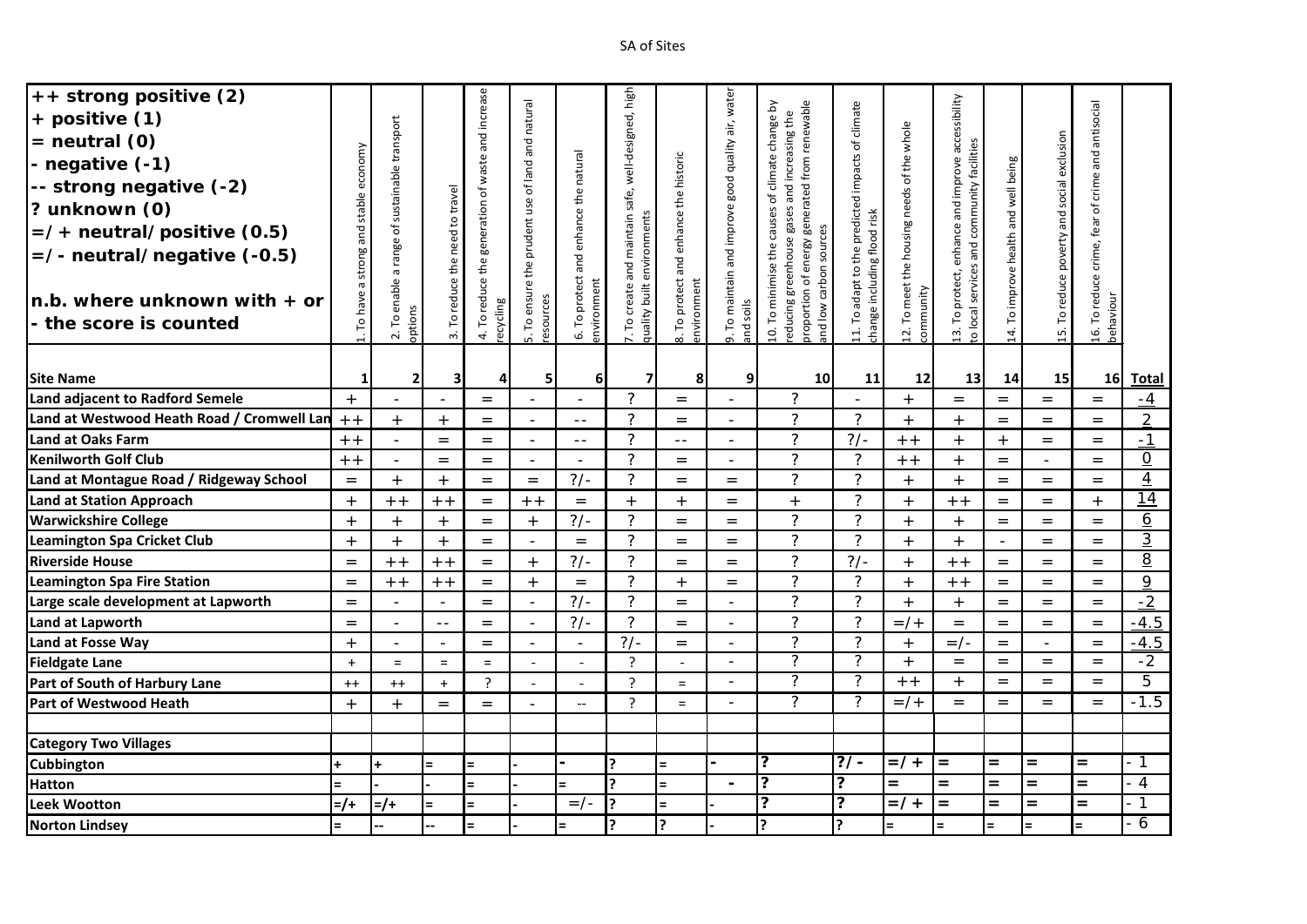| $++$ strong positive (2)<br>$+$ positive $(1)$<br>$=$ neutral $(0)$<br>- negative (-1)<br>-- strong negative (-2)<br>$ ?$ unknown $(0)$<br>$\vert$ =/+ neutral/positive (0.5)<br>$\vert$ =/- neutral/negative (-0.5)<br>$\ln b$ . where unknown with $+$ or<br>- the score is counted | omy<br>š<br>stable<br>ᢦ<br>ā<br>ong<br>ŧr<br>σ<br>ō<br>$\circ$ | ansport<br>≒<br>sustainable<br>*ნ<br>range<br>൹<br>enable<br>options<br>۰<br>$\sim$ | $\overline{y}$<br>ā<br>ខ<br>ರ<br>č<br>$\mathbf \omega$<br>흡<br>පි<br>redu<br>م<br>$\sim$ | increase<br>and<br>aste<br>ಕ<br>ation<br>neg<br>۴he<br>reduce<br>cycling<br>$\mathsf{L}^{\mathsf{O}}$<br>ē<br>4 | natural<br>and<br>land<br>$\mathfrak{b}$<br>use<br>prudent<br>the<br>$\omega$<br>ensu<br>ces<br>nos<br>P<br>ω<br>LO | atural<br>$\subset$<br>the<br>enhance<br>and<br>protect<br>vironment<br>o<br>$\overline{5}$<br>6 | high<br>೪<br>sign<br>ۊ<br>둛<br>e,<br>aintain<br>d.<br>eate<br>built<br>quality<br>$\circ$<br>$\overline{\phantom{0}}$ | historic<br>the<br>enhance<br>and<br>protect<br>nment<br>viro<br>$\circ$<br>문<br>$\infty$ | water<br>air,<br>quality<br>ood<br>improve<br>and<br>maintain<br>C<br>등<br>$\sigma$ | wable<br>Σ<br>eq.<br>change<br>sing<br>Si<br>ene<br>ncrea<br>climate<br>ರ<br>ರ<br>atē<br>등<br>Ó<br>හි<br>pel<br>gase<br>ō<br>ē,<br>ä<br>ergy<br>Φ<br>Š<br>ᇹ<br>nimise<br>Ξ<br>₽<br>$\overline{c}$<br>proportio<br>reduci<br>c<br>and<br>ុ | climate<br>Ⴆ<br>impacts<br>dicted<br>risk<br>Φ<br>including flood<br>声<br>e<br>#<br>dapt<br>change<br>0<br>⊣<br>$\overline{ }$ | whole<br>$\mathfrak{a}$<br>'ত<br>č<br>housing<br>e<br>44<br>eet<br>unity<br>O<br>g<br>S. | ssibility<br>acce<br>facilities<br>rove<br>ēu<br>community<br>and<br>enhance<br>and<br>ಕ<br>service<br>rote<br>≏<br>ocal<br>م<br>ఞ<br>$\mathsf{S}$ | being<br>well<br>and<br>health<br>improve<br>P<br>$\sharp$ | exclusion<br>social<br>and<br>횽<br>$\Xi$ | lēj<br>ū<br>ānti<br>and<br>crim<br>Ⴆ<br>fea<br>crime,<br>reduce<br>16. To redu<br>behaviour |          |
|---------------------------------------------------------------------------------------------------------------------------------------------------------------------------------------------------------------------------------------------------------------------------------------|----------------------------------------------------------------|-------------------------------------------------------------------------------------|------------------------------------------------------------------------------------------|-----------------------------------------------------------------------------------------------------------------|---------------------------------------------------------------------------------------------------------------------|--------------------------------------------------------------------------------------------------|-----------------------------------------------------------------------------------------------------------------------|-------------------------------------------------------------------------------------------|-------------------------------------------------------------------------------------|-------------------------------------------------------------------------------------------------------------------------------------------------------------------------------------------------------------------------------------------|--------------------------------------------------------------------------------------------------------------------------------|------------------------------------------------------------------------------------------|----------------------------------------------------------------------------------------------------------------------------------------------------|------------------------------------------------------------|------------------------------------------|---------------------------------------------------------------------------------------------|----------|
| <b>Site Name</b>                                                                                                                                                                                                                                                                      |                                                                |                                                                                     | 31                                                                                       |                                                                                                                 | 51                                                                                                                  | 61                                                                                               |                                                                                                                       | 81                                                                                        |                                                                                     | 10 <sup>1</sup>                                                                                                                                                                                                                           | 11                                                                                                                             | 12 <sub>l</sub>                                                                          | 13                                                                                                                                                 | 14                                                         | 15 <sup>1</sup>                          |                                                                                             | 16 Total |
| Rowington                                                                                                                                                                                                                                                                             | $=$                                                            | --                                                                                  | $\hspace{0.1mm}-\hspace{0.1mm}-\hspace{0.1mm}$                                           | lΞ                                                                                                              |                                                                                                                     | $=$                                                                                              |                                                                                                                       |                                                                                           |                                                                                     |                                                                                                                                                                                                                                           | <u> ?/-</u>                                                                                                                    | $=$                                                                                      | $=$                                                                                                                                                | l=                                                         | $=$                                      | $=$                                                                                         | -6       |
| Shrewley                                                                                                                                                                                                                                                                              | $=$                                                            | $1 - 1 -$                                                                           | $1 - 7 -$                                                                                | lΞ                                                                                                              |                                                                                                                     | $=$                                                                                              |                                                                                                                       | $=$                                                                                       |                                                                                     |                                                                                                                                                                                                                                           |                                                                                                                                | $\equiv$                                                                                 | $=$                                                                                                                                                | $=$                                                        | $=$                                      | l=                                                                                          | 5        |
| <b>Burton Green</b>                                                                                                                                                                                                                                                                   | $\pm$                                                          | $=$                                                                                 | $=$                                                                                      | $=$                                                                                                             |                                                                                                                     | --                                                                                               |                                                                                                                       | $=$                                                                                       |                                                                                     |                                                                                                                                                                                                                                           |                                                                                                                                | $=$ /+                                                                                   | $=$ /?                                                                                                                                             | $=$                                                        | $\equiv$                                 | l=                                                                                          | $-2.5$   |